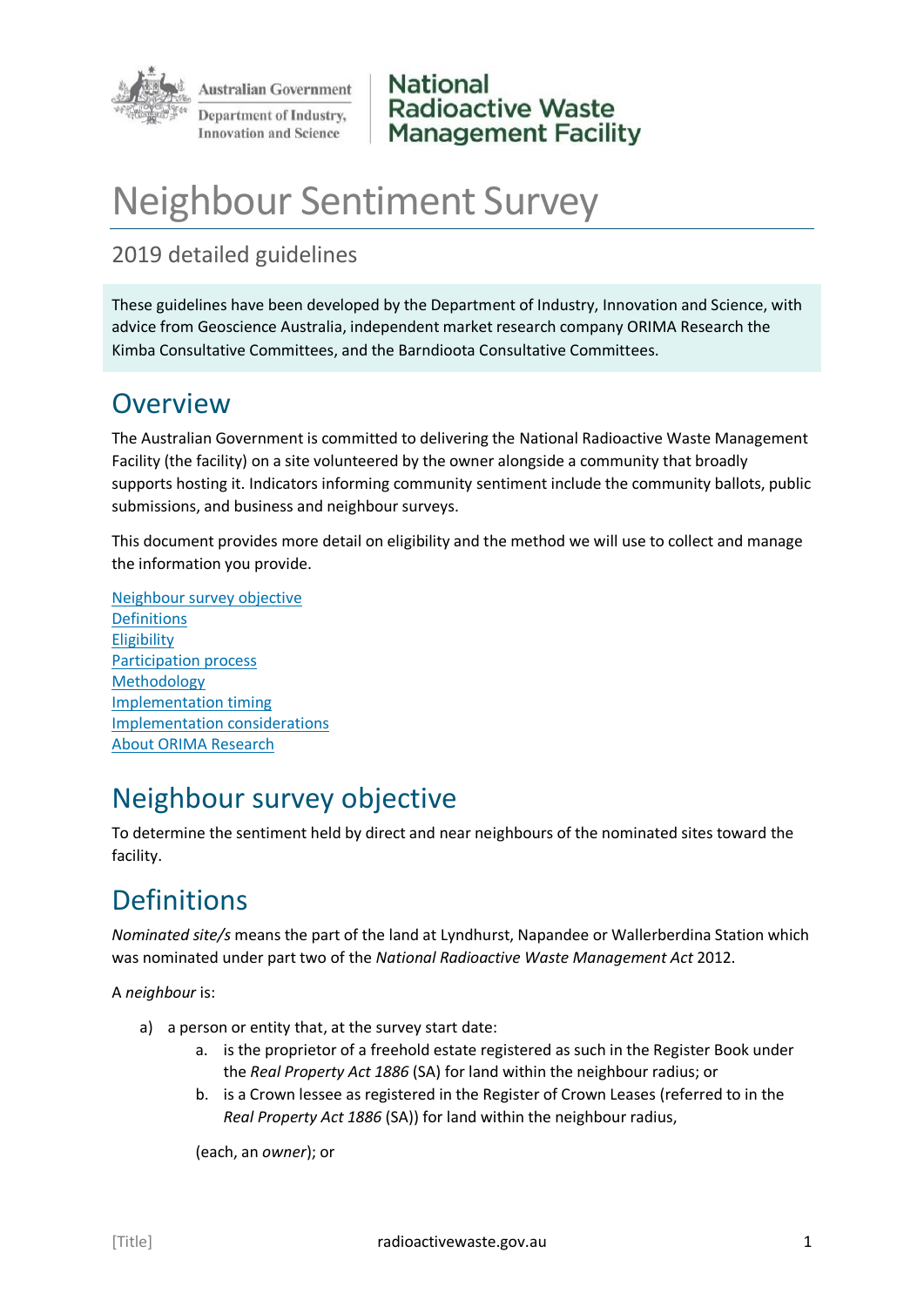b) a person who, as at the survey start date, had resided within the neighbour radius for at least 30 consecutive days immediately prior to that date (a person resides at a place if they temporarily or permanently live at that place) (a *resident*),

provided that if the *neighbour* is an individual, they are 18 years or older. A neighbour cannot be the Crown in any capacity, a district council or any other State or Commonwealth government body.

The *neighbour radius*:

- for the purposes of the Kimba neighbour survey, is the 5 kilometre radius drawn from all points along the boundary of the nominated sites of Lyndhurst and Napandee, as determined by Geoscience Australia; and
- for the purposes of the Hawker/Quorn neighbour survey, is the 5 kilometre radius drawn from all points along the boundary of the Wallerberdina Station (as nominated), as determined by Geoscience Australia.

*Survey start date* means 4 November 2019.

## <span id="page-1-0"></span>**Eligibility**

#### Neighbours who are owners

Owners can be individuals or organisations (one response per owner per property). For clarity, owners that are:

- Trustees are entitled to one response per trustee per property; or
- Partners in a partnership are entitled to one response per partner per property.

Owners that are individuals must be aged 18 years or older on the survey date.

Neighbours who own an eligible property do not need to reside at the property to be eligible to participate.

Where a neighbour is both an owner and a resident, the neighbour will have one opportunity to participate as an owner (i.e. they do not have a second opportunity to participate because they are also a resident).

Where a neighbour is eligible to participate multiple times in the survey because they are the owner of multiple properties, the default approach will be to record their response once and to apply that response to each property they own. If they wish to record different responses for each property, they can elect do so when contacted by ORIMA.

#### Neighbours who are residents

Neighbours who reside within the neighbour radius will be eligible if, on the survey date, they:

- are a person aged 18 or over; and
- have resided within the neighbour radius for at least 30 consecutive days prior (a person resides at a place if they temporarily or permanently live at that place).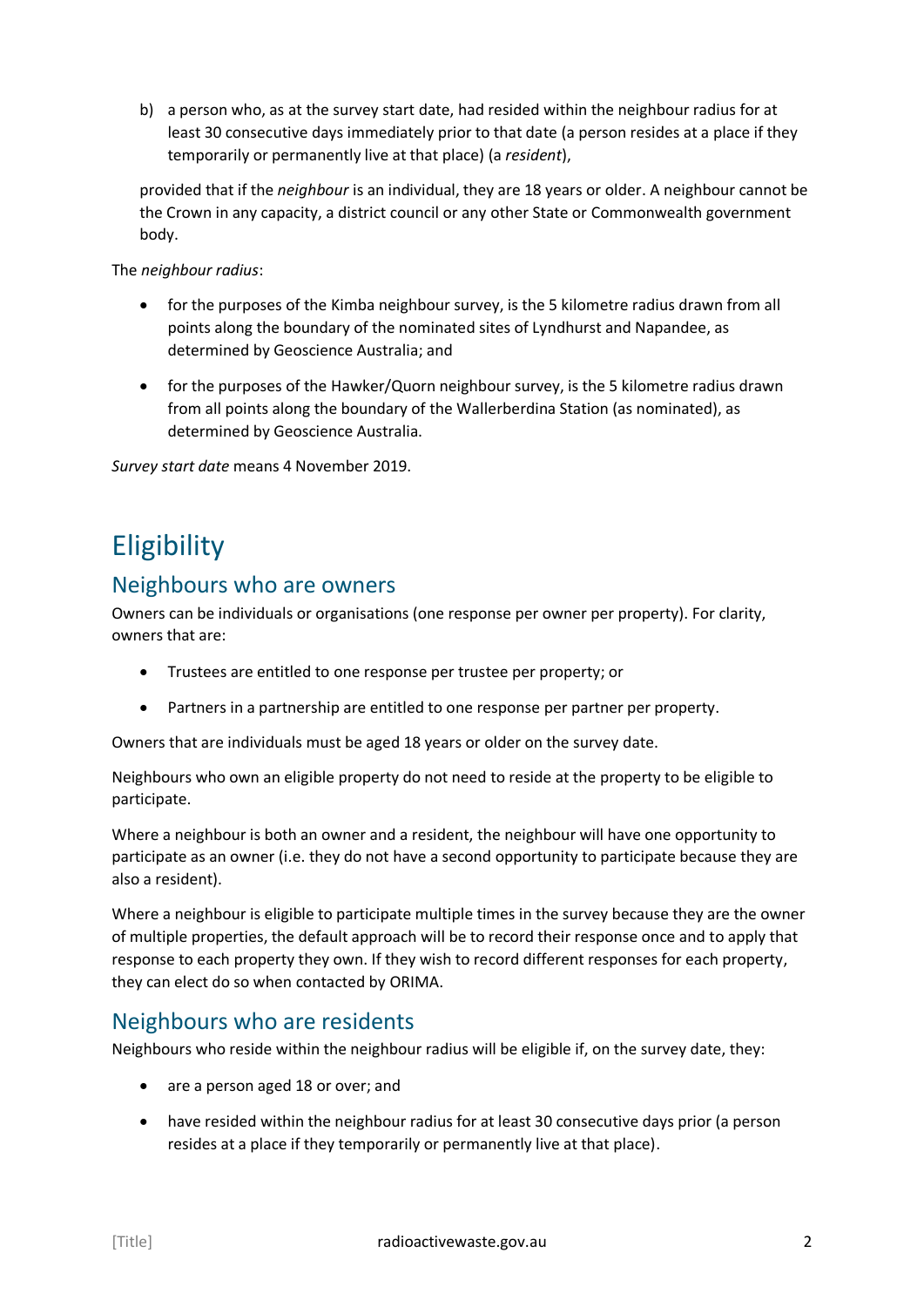A neighbour who is not an owner needs to either nominate or be nominated to participate and will be entitled to one survey response. To self-nominate, neighbours can contact the department through the Kimba or Hawker Offices, the hotline (1800 682 704), or by emailing [radioactivewaste@industry.gov.au.](mailto:radioactivewaste@industry.gov.au)

### <span id="page-2-0"></span>Participation process

Step 1 –Owners will receive a letter from the department asking them to:

- nominate to participate in the survey;
- provide the number of neighbours residing at the eligible property; and
- provide suitable time(s) to call.

Step 2 – For residents, the nomination period will be 10 business days from 4 November 2019 and residents can send their completed nomination form back to [radioactivewaste@industry.gov.au](mailto:radioactivewaste@industry.gov.au) or via the reply paid envelope supplied. The department reserves the right to include a resident if they are eligible to participate, notwithstanding that the nomination form was not provided within the nomination period.

Step 3 – On behalf of the department, ORIMA Research will contact the neighbours via phone at the convenient times provided and at least three attempts will be made to contact neighbours.

Note that you may be required to validate your neighbour status verbally over the phone during the survey or provide documentation that can validate that you are an owner or resident. This can include a driver licence, utility bill, lease arrangement, statutory declaration or record of employment for transient workers. If you are a resident, you may also be asked to provide a statutory declaration.

# <span id="page-2-1"></span>Methodology

#### Participant identification

Properties within the neighbour radius have been identified in conjunction with Geoscience Australia, and owners of these properties will be identified through information supplied by the South Australian Surveyor-General.

The size of properties within the neighbour radius will not be used to weight responses.

#### Validation

A letter will be sent to owners, asking them to complete a nomination form to participate in the survey.

During each individual survey a neighbour will be required to verbally confirm their eligibility.

Individuals may also be required to provide documentation that can validate their eligibility to participate in the survey eg. a driver's license or a statutory declaration.

#### Survey content

Eligible participants will be asked:

1. Do you support the proposed radioactive waste management facility neighbouring the property you own or where you reside? [Yes/No/Abstain]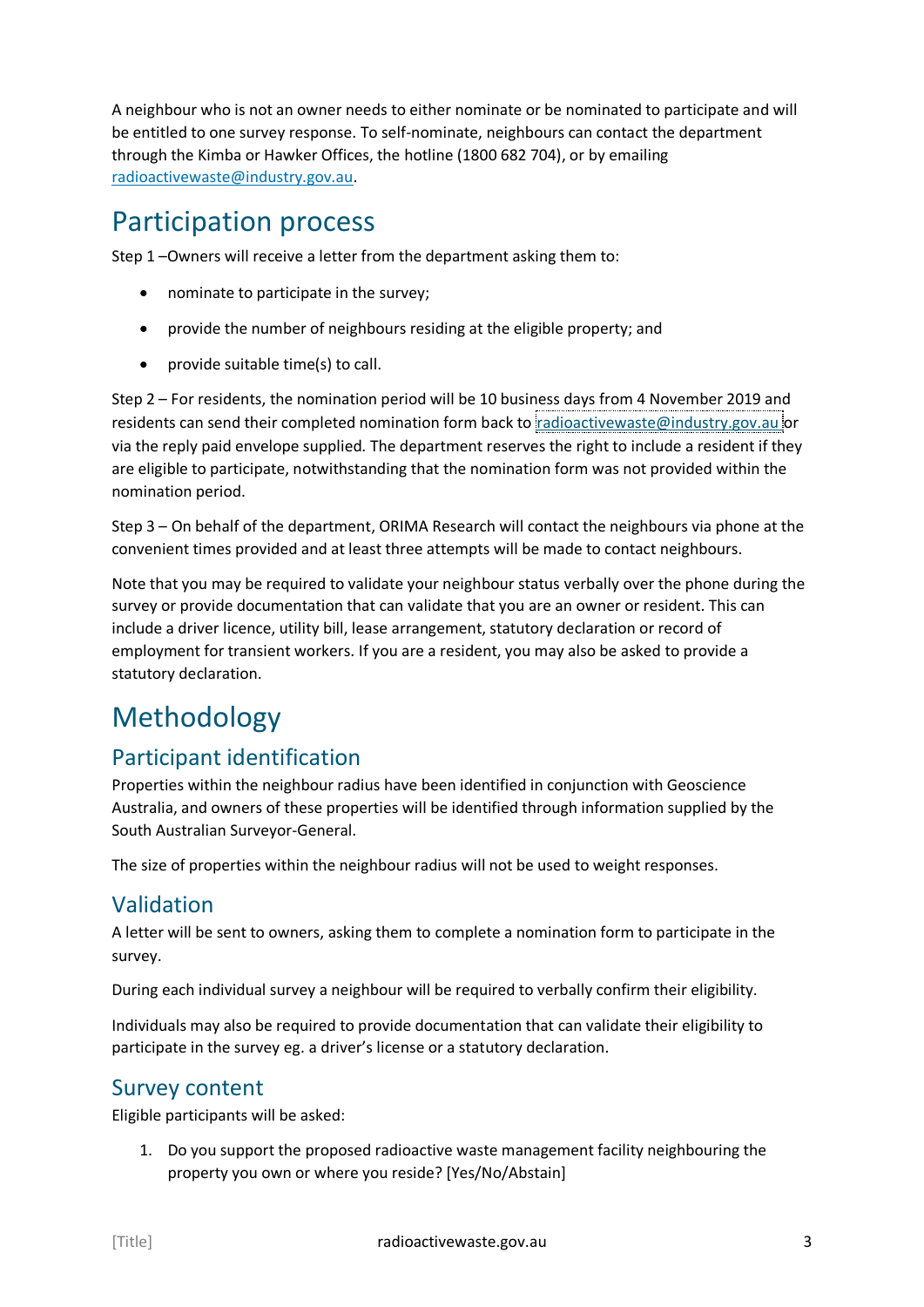#### **Privacy**

As this is a targeted survey of neighbours, you will be asked if you consent to allowing your individual view to be associated with your property. If you consent, only the department, the Minister for Resources and Northern Australia, and their representatives will have access to this information.

Except as noted above, individuals' survey responses will be treated as confidential. De-identified and aggregated findings from the survey may be published at the end of the consultation period.

The department is bound by the Australian Privacy Principles which regulate how entities may collect, use, disclose and store personal information. Please see the attached Privacy Collection Statement for further details on how the department will use your information.

Neighbour survey results may be analysed into categories such as: neighbours with a boundary to a nominated site, neighbours near to a nominated site, residents, owners and/or short term residents (being less than 6 months). (An example of a short term resident may be a transient worker.)

Results will be aggregated for each nominated site and may also be broken down by:

- support (support (Yes), opposition (No) and abstention); and
- neighbour type neighbours with a boundary to a nominated site, neighbours near to a nominated site, residents, owners and/or short term residents.

Aggregated results will be included in the Community Sentiment Report provided to the Minister. The Minister may refer to the results in a proposed decision statement and statement of reasons prepared for the purposes of a declaration under section 14 of the *National Radioactive Waste Management Act 2012*.

The Community Sentiment Report will note that some people may have expressed their sentiment through multiple channels (i.e. the community ballot, business sentiment survey, submissions and this survey) and provided consent through other channels to publish their views.

Any personal or sensitive information collected will be dealt with in a manner consistent with the relevant privacy laws, including the *Privacy Act 1988.* 

### Implementation Timing

The neighbour surveys will be undertaken during or close to the respective community ballot periods for each geographic region, with the surveys to be completed once at least three attempts have been made to contact neighbours, but no later than the close of business on 19 December 2019.

Implementation includes a period of consultation on the neighbour survey guidelines and a neighbour participation nomination period.

# <span id="page-3-0"></span>Implementation Considerations

If no response to the initial letter sent to owners is received within two weeks, a follow up letter may be sent.

If the letter is not responded to after four weeks, the property may be visited by departmental representatives to check for occupancy and a letter will be left if appropriate (i.e. if the property appears occupied).